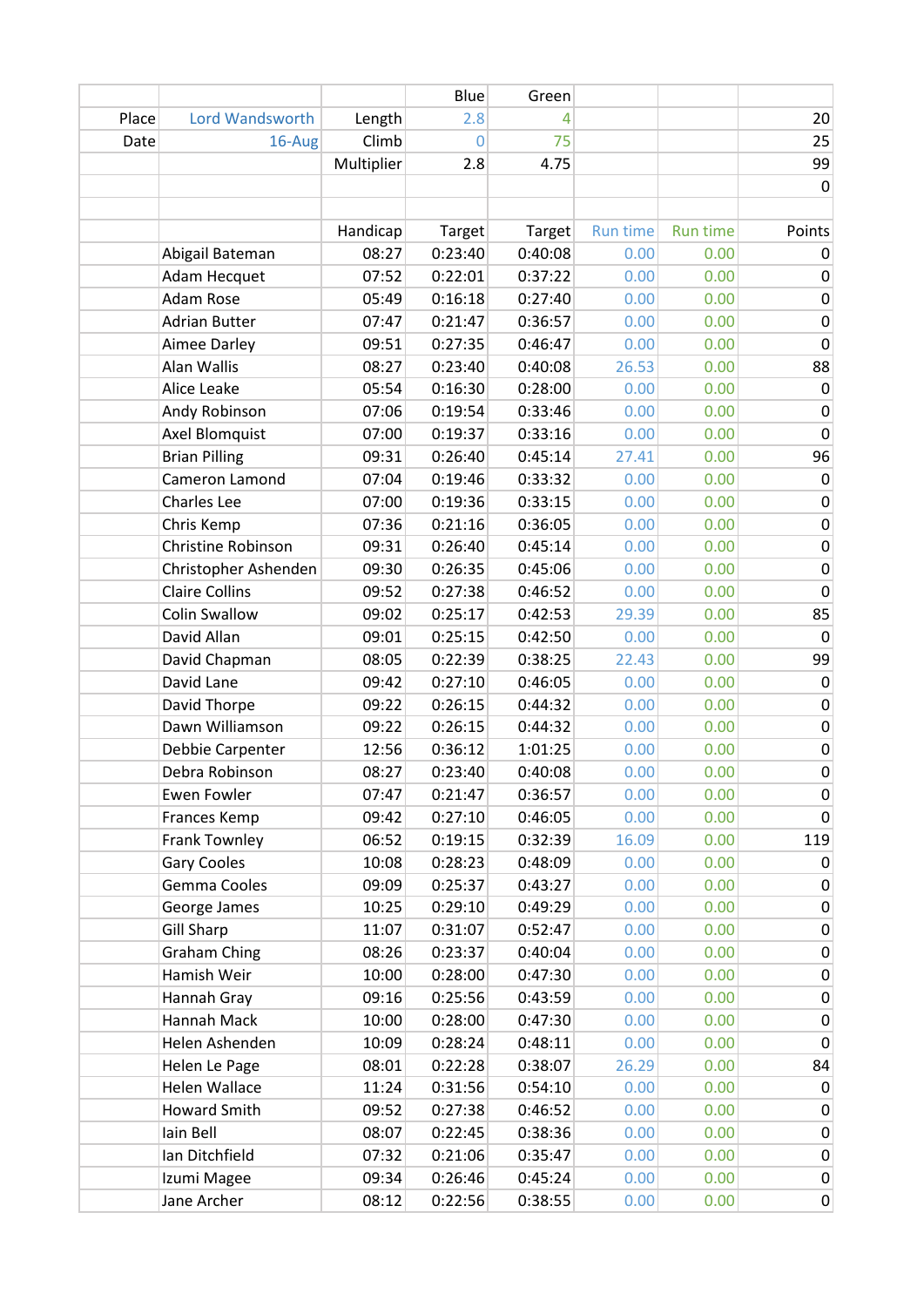| Jenny Bray              | 10:00 | 0:28:00 | 0:47:30 | 0.00  | 0.00 | $\pmb{0}$    |
|-------------------------|-------|---------|---------|-------|------|--------------|
| Jessica Jackson         | 09:09 | 0:25:37 | 0:43:27 | 0.00  | 0.00 | $\mathbf 0$  |
| Jessica Paton           | 09:09 | 0:25:37 | 0:43:27 | 0.00  | 0.00 | $\pmb{0}$    |
| John Brown              | 15:00 | 0:42:00 | 1:11:15 | 0.00  | 0.00 | $\mathbf 0$  |
| Jon Darley              | 08:45 | 0:24:30 | 0:41:34 | 28.26 | 0.00 | 86           |
| Jon Magee               | 07:36 | 0:21:16 | 0:36:05 | 0.00  | 0.00 | 0            |
| Jon Paton               | 08:00 | 0:22:24 | 0:38:00 | 25.20 | 0.00 | 88           |
| Jonah Rose              | 06:33 | 0:18:20 | 0:31:06 | 0.00  | 0.00 | $\mathbf 0$  |
| Jonathan Gurd           | 08:09 | 0:22:50 | 0:38:43 | 0.00  | 0.00 | $\pmb{0}$    |
| Jonathan Johns          | 09:43 | 0:27:13 | 0:46:11 | 0.00  | 0.00 | 0            |
| Julie Leppard           | 11:52 | 0:33:13 | 0:56:21 | 0.00  | 0.00 | $\pmb{0}$    |
| Katherine Bett          | 07:09 | 0:20:00 | 0:33:56 | 0.00  | 0.00 | $\pmb{0}$    |
| Katie Clarke            | 08:33 | 0:23:57 | 0:40:37 | 0.00  | 0.00 | $\mathbf 0$  |
| Keith Belsey            | 07:19 | 0:20:29 | 0:34:45 | 22.57 | 0.00 | 89           |
| Laurence Townley        | 05:37 | 0:15:44 | 0:26:42 | 16.22 | 0.00 | 96           |
| Leanora Adds            | 08:39 | 0:24:12 | 0:41:03 | 0.00  | 0.00 | 0            |
| Linda Cairns            | 11:07 | 0:31:07 | 0:52:47 | 0.00  | 0.00 | $\pmb{0}$    |
| Louie Malatesta         | 08:49 | 0:24:42 | 0:41:55 | 0.00  | 0.00 | $\pmb{0}$    |
| Louise Weir             | 10:52 | 0:30:26 | 0:51:38 | 0.00  | 0.00 | $\pmb{0}$    |
| Lucy Paton              | 08:49 | 0:24:42 | 0:41:55 | 25.21 | 0.00 | 97           |
| Malcolm Scott           | 10:00 | 0:28:00 | 0:47:30 | 0.00  | 0.00 | $\mathbf 0$  |
| Marcus Bateman          | 09:22 | 0:26:15 | 0:44:32 | 0.00  | 0.00 | $\mathbf{0}$ |
| Mark Howell             | 08:45 | 0:24:30 | 0:41:34 | 22.12 | 0.00 | 110          |
| Martha Paton            | 06:42 | 0:18:47 | 0:31:52 | 0.00  | 0.00 | 0            |
| Martin Jackson          | 09:22 | 0:26:15 | 0:44:32 | 0.00  | 0.00 | $\mathbf 0$  |
| Martin Kensett          | 08:01 | 0:22:28 | 0:38:07 | 0.00  | 0.00 | $\pmb{0}$    |
| <b>Matthew Grant</b>    | 06:49 | 0:19:05 | 0:32:23 | 19.10 | 0.00 | 99           |
| Matthew Jones           | 08:20 | 0:23:20 | 0:39:35 | 0.00  | 0.00 | $\mathbf 0$  |
| Megan Bett              | 07:45 | 0:21:41 | 0:36:48 | 0.00  | 0.00 | $\pmb{0}$    |
| Mel Slade               | 06:37 | 0:18:32 | 0:31:27 | 0.00  | 0.00 | $\pmb{0}$    |
| <b>Michael Thorpe</b>   | 08:45 | 0:24:30 | 0:41:34 | 0.00  | 0.00 | $\pmb{0}$    |
| Mike Bray               | 10:00 | 0:28:00 | 0:47:30 | 30.28 | 0.00 | 91           |
| Murray Weir             | 08:32 | 0:23:54 | 0:40:33 | 0.00  | 0.00 | 0            |
| Nick Hale               | 06:37 | 0:18:32 | 0:31:27 | 0.00  | 0.00 | $\pmb{0}$    |
| <b>Nick Marett</b>      | 06:23 | 0:17:52 | 0:30:19 | 0.00  | 0.00 | 0            |
| <b>Nigel Parish</b>     | 10:16 | 0:28:46 | 0:48:48 | 0.00  | 0.00 | 0            |
| Ollie Smith             | 07:19 | 0:20:29 | 0:34:45 | 0.00  | 0.00 | $\pmb{0}$    |
| Paul Bloch              | 10:00 | 0:28:00 | 0:47:30 | 0.00  | 0.00 | 0            |
| Paul Emmerson           | 10:43 | 0:30:00 | 0:50:54 | 0.00  | 0.00 | $\mathbf 0$  |
| Paul Fox                | 07:09 | 0:20:00 | 0:33:56 | 0.00  | 0.00 | $\mathbf 0$  |
| Paul Martin             | 07:19 | 0:20:29 | 0:34:45 | 18.39 | 0.00 | 109          |
| Pete Jones              | 06:48 | 0:19:04 | 0:32:20 | 20.18 | 0.00 | 93           |
| Peter Daplyn            | 05:47 | 0:16:13 | 0:27:30 | 0.00  | 0.00 | 0            |
| Peter Smith             | 09:44 | 0:27:16 | 0:46:16 | 0.00  | 0.00 | $\pmb{0}$    |
| Philip Gristwood        | 08:44 | 0:24:27 | 0:41:28 | 0.00  | 0.00 | $\pmb{0}$    |
| <b>Richard Barrett</b>  | 05:26 | 0:15:12 | 0:25:48 | 0.00  | 0.00 | $\pmb{0}$    |
| <b>Richard Eldridge</b> | 10:00 | 0:28:00 | 0:47:30 | 0.00  | 0.00 | $\pmb{0}$    |
| Robert Leppard          | 11:22 | 0:31:49 | 0:53:59 | 0.00  | 0.00 | $\pmb{0}$    |
| Robert Thorpe           | 08:37 | 0:24:08 | 0:40:57 | 0.00  | 0.00 | $\pmb{0}$    |
| Ross Maclagan           | 06:44 | 0:18:53 | 0:32:01 | 20.41 | 0.00 | 91           |